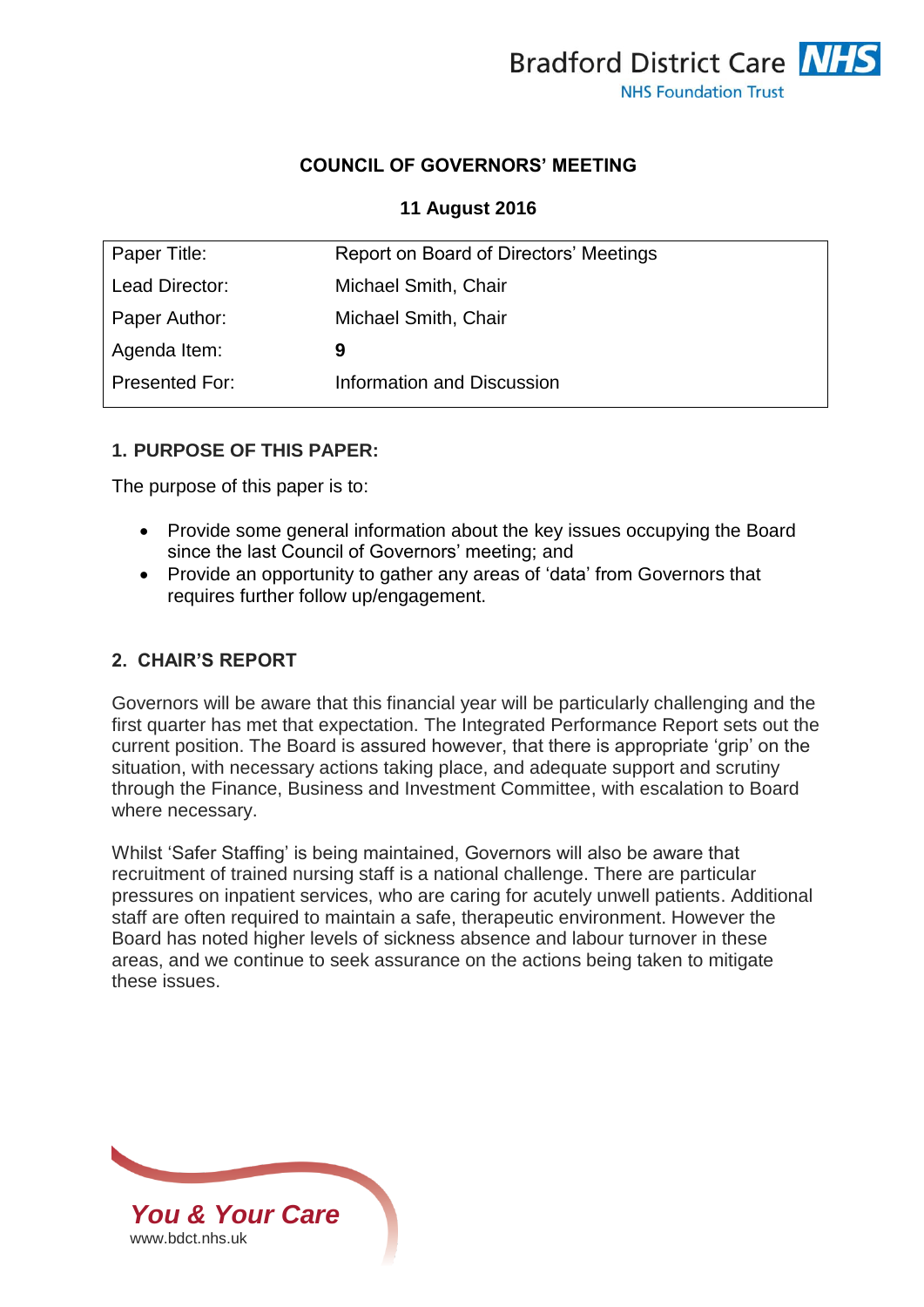# **3. PRIVATE BOARD TOPICS**

## **Sustainability and Transformation Plans (STPs)**

The Board reviewed progress of regional (West Yorkshire) and local (Bradford Airedale, Wharfedale and Craven) STPs, designed to address NHS and care challenges through a greater emphasis on locality or 'place'. The long term vision for Bradford and AWC, that we support, has been the creation of a single accountable care system, including all the statutory health providers in the area. AWC has subsequently announced that, at least in the short term, they wish to set up an accountable care system for the AWC locality. The obvious complication for the Trust is that we will have to operate across two distinct accountable care systems. The Board is following developments closely. In the meantime we are committed to the continued development of complex care and diabetes pathways in the AWC area.

## **Clinical Information Systems**

Clinical information systems are essential to support the key services BDCFT delivers across the Bradford and Airedale community.

Since April 2011, the Trust has been operating two distinct clinical information systems, **RiO for Mental Health Services** and **SystmOne for Community Health and Specialist Services**. There are also smaller bespoke systems in operation supporting services such as pharmacy, dental and IAPT.

#### *Community and Specialist Services Clinical Information System*

In June 2015, the Board agreed the re-procurement of the community services clinical information system. The successful bidder was the incumbent supplier, TPP, with their existing SystmOne solution. The Trust has secured the system until 2023.

#### *Mental Health Clinical Information System Renewal*

The current contract for the Trust's mental health clinical information system (RiO) has been extended until March 2018. At the June Board meeting, the Board committed to purchase the mental health module of SystmOne, subject to satisfactory procurement**.**  The Board was assured that a move to the new system from March 2018 would provide a number of benefits:

- The system is widely used across Bradford by GPs and the local authority and will help the Trust achieve its aim of delivering an integrated service to service users;
- It will eliminate the duplication of effort that exists in operating two different systems; and
- Clinicians at the Trust have been involved in discussions about the system and believe it will prove more beneficial and efficient.